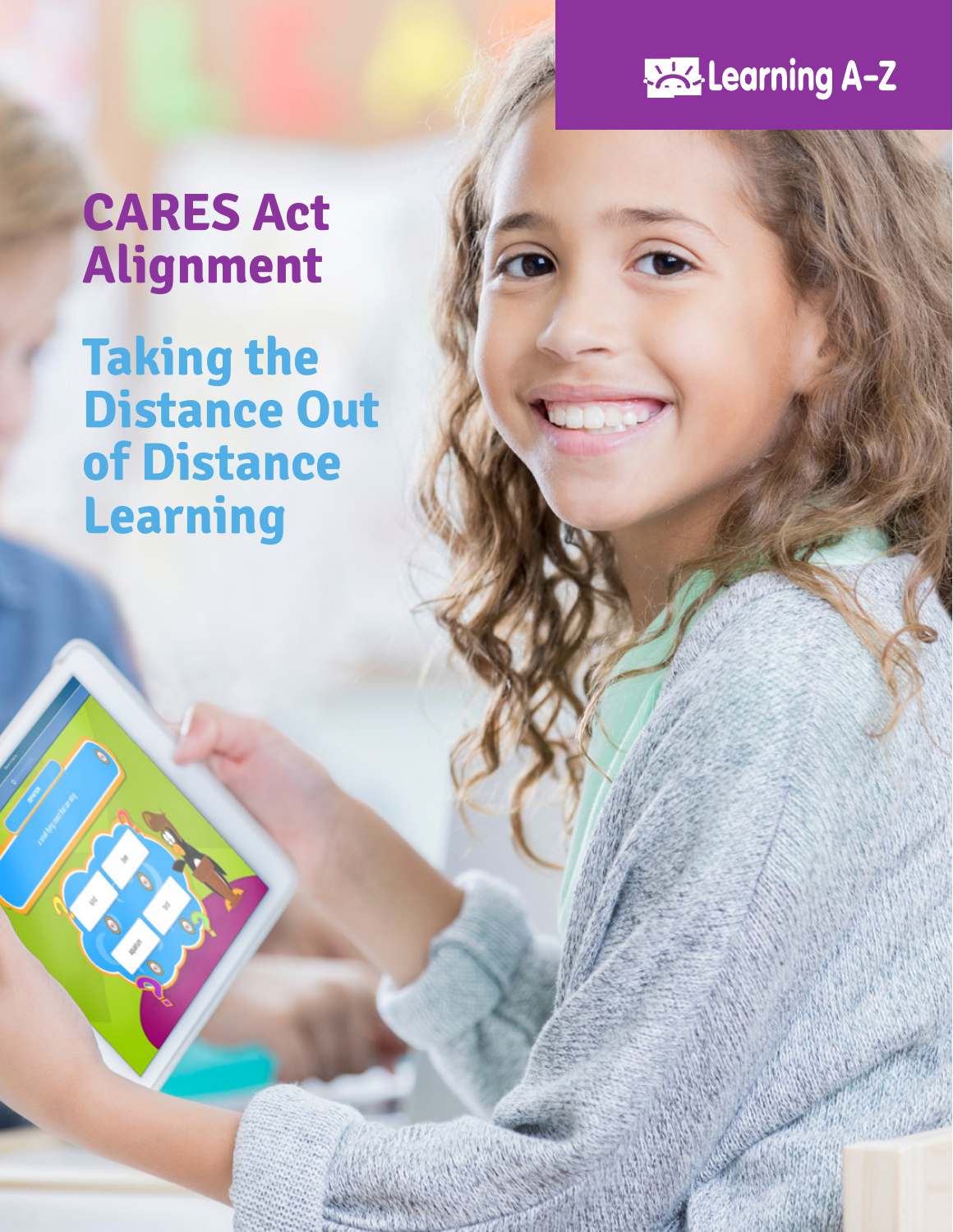### CARES Act Alignment: **Taking the Distance Out of Distance Learning**

"By extending additional funding flexibility to schools, we are helping to ensure student learning continues and supporting teachers as they transition to virtual classrooms. Local leaders have asked for the ability to steer more resources to local needs, and these new tools will help them do just that."

~ U.S. Secretary of Education Betsy DeVos

As a result of the coronavirus (COVID-19) pandemic, one of the most significant challenges faced by families today is ensuring that children continue to learn and grow with support from their teachers, parents, and peers—regardless of where their classroom may be.

The \$2.3 trillion **Coronavirus Aid, Relief and Economic Security (CARES ACT) Act**, passed this year, offers time-sensitive, one-time funding to provide immediate support for Local Education Agencies (LEAs) and the communities they serve.

To ensure the strategic initiation of equity opportunities for our nation's children, their academic and emotional needs must be met, while bringing learning communities together and bridging the distance-learning gap.

What follows is an examination of the impact of COVID-19 on learning communities; how CARES Act dollars can help address distance learning challenges; and which products and services are best aligned to those dollars to support students, now and in the future.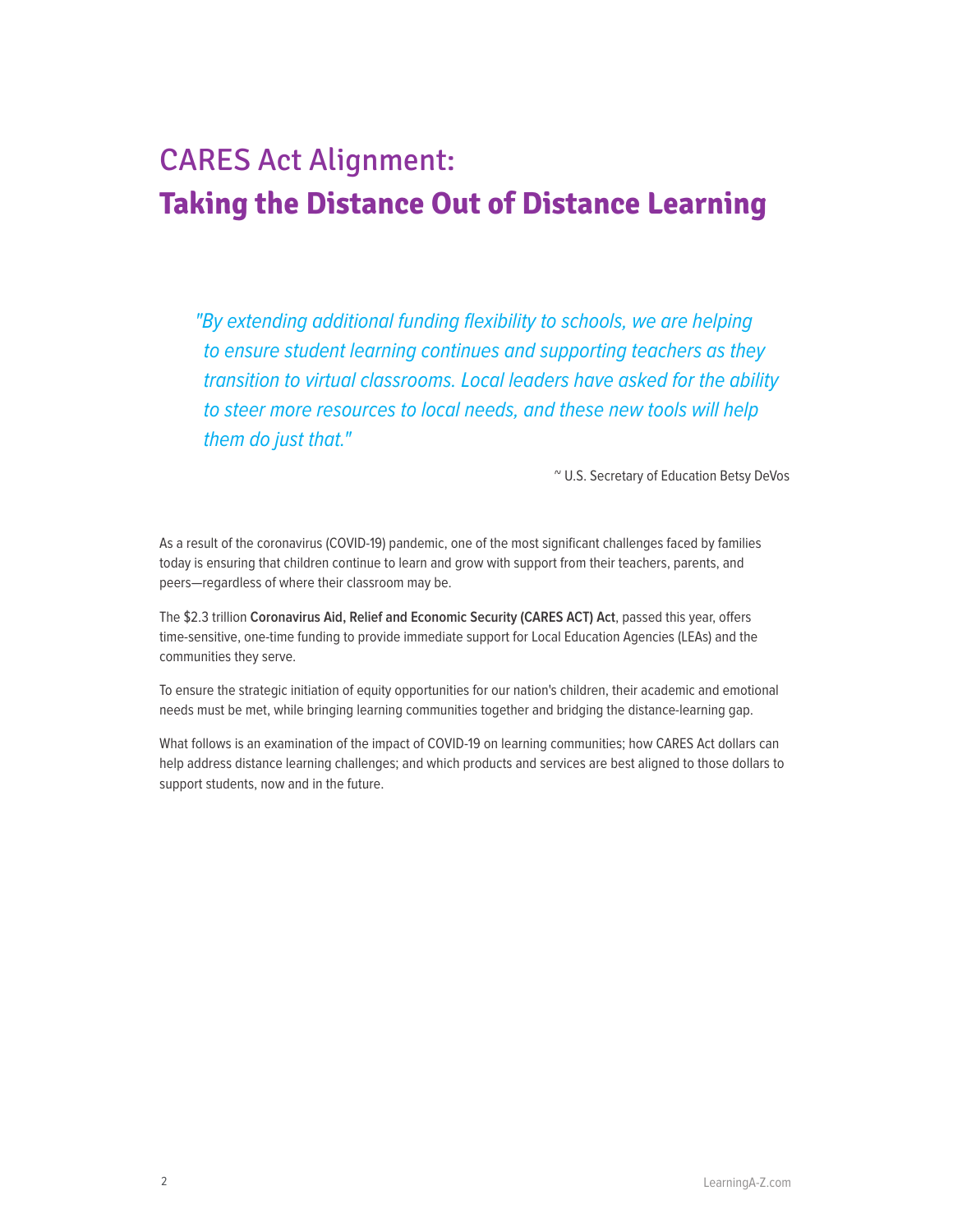## CARES Act Alignment: **Taking the Distance Out of Distance Learning**

**School bells, first-day nerves, old friends reunited, new friends met, seating charts, recess, homework, library time, lunch lines, chalk dust… all part of a ritual performed every autumn for generations of American children, their families, teachers, administrators, and support specialists coming together as a learning community— until now.**

In early 2020, an unprecedented set of unique challenges gripped the world due to COVID-19. The crisis affected the spring and fall 2020 school semesters, delaying school openings and disrupting the school year, with no clear end in sight. Forced to pivot to distance learning models (either full-time, hybrid, or an ongoing rotation of the two), schools have had to embrace distance learning, which is likely to endure as a major component of instruction for the foreseeable future.

#### **Academic, Social, and Emotional Challenges**

Social distancing and remote learning have added to the challenges of connecting with students emotionally, socially, cognitively, and academically.

As of late October 2020, most students are attending school either remotely or on a hybrid model (with some days in classrooms and some days at home) and even these new routines are still in flux. This disruption has led educators to evaluate priorities in learning plans and determine the best delivery practices and tools required for student engagement.

The Collaborative for Academic, Social, and Emotional Learning (CASEL) recently developed standards for supporting students' Social-Emotional Learning (SEL) during the pandemic. It points out that "Schools can help students meet the challenges of pandemic schooling by taking care of their social needs as much as possible... Schools also need to be thoughtful about how they manage transitions, like the shift from hybrid to fully remote learning, because those transitions risk upsetting kids' sense of predictability and making them feel alienated from school."

To ensure the strategic initiation of equity opportunities for our nation's children, their academic and emotional needs must be met, while bringing learning communities together and bridging the distance-learning gap.

For educators, the experience can be profoundly discouraging. An article published in October 2020 by The New Yorker cites Ryan Hooper, a teacher at Joseph C. Briscoe Academy, who expressed the frustrations and challenges many teachers have faced when "often, no one showed up" for remote learning sessions at the middle and high school for high-needs kids. That experience has been all too common.

"All the gratifying, purpose-driven reward benefits of being a teacher were stripped," Hooper said. At first, he and his colleagues called to check on the students who weren't logging on, but the calls only further overwhelmed their parents and guardians, roughly half of whom were foster parents. Some districts in Massachusetts felt a "loss of purpose," he said.

Ryan's experiences and those of so many other educators nationwide speak to the breadth and depth of the crisis faced by educators, risking our nation's developmental health, social growth, and academic achievement. But help is on the way in the form of federal funding and digital solutions that can support students in the classroom or at home.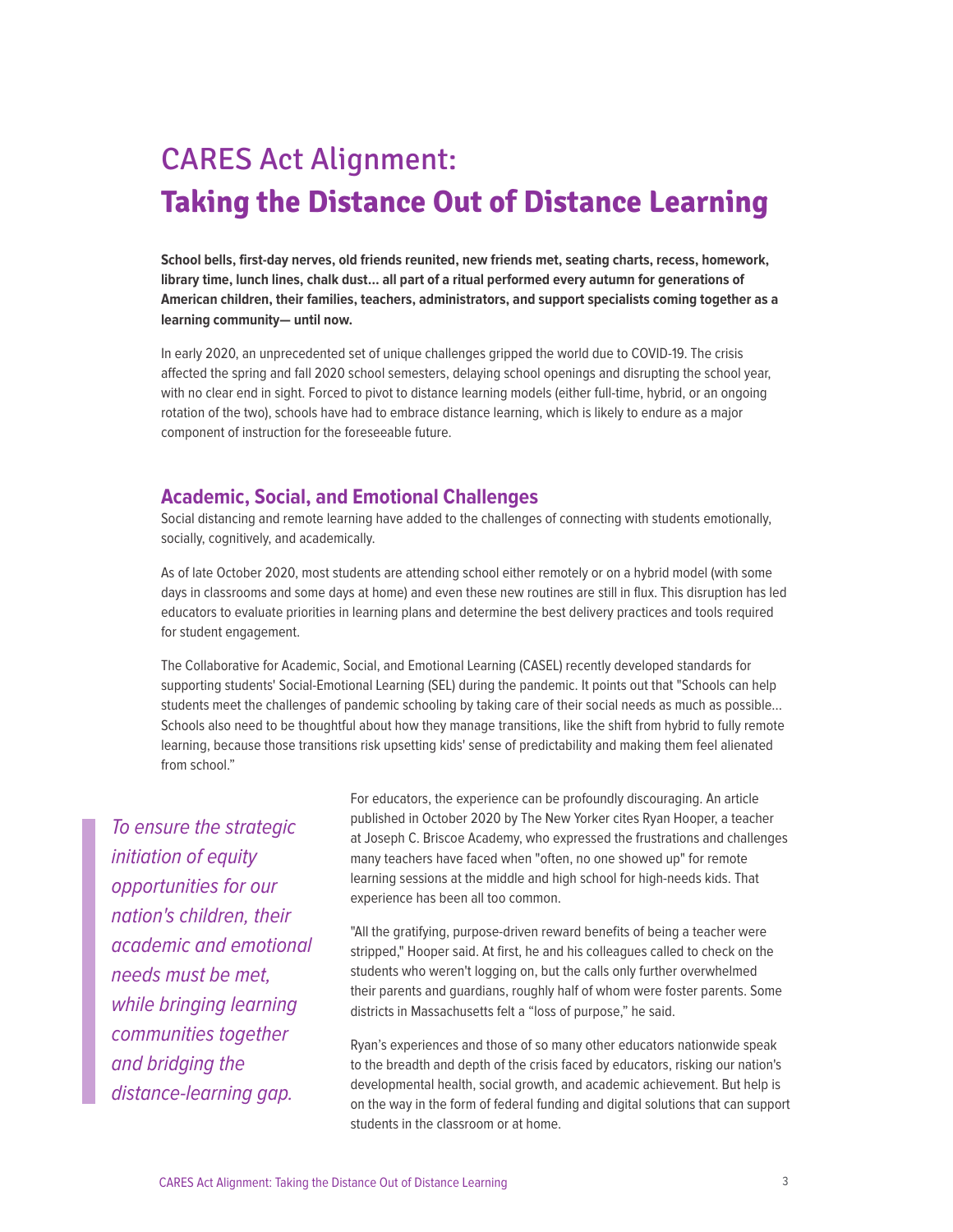#### **Investing in Solutions: the CARES Act**

By taking advantage of available funding, districts and schools can invest in the solutions they need to keep students engaged and foster interactive learning experiences. They can build a bridge to a future where distance learning is one component in a holistic approach to education that can occur anywhere, any time.

Understanding the CARES Act and focusing on the best tools available for both teachers and parents to foster student engagement and support connectivity will be essential.

#### **The CARES Act and Education by the Numbers**

The CARES Act provides time-sensitive, one-time funding and flexibility for states to respond to the COVID-19 emergency in K-12 schools. CARES Act funds can help address immediate needs, while encouraging strategic planning to overcome further disruptions to traditional on-site schooling.

The CARES Act provides:

- \$30 billion Education Stabilization Fund for K-12 and higher education programs
- More than \$4 billion for early childhood education
- Supports such as forgivable loans to nonprofits, including many providers of after-school or summer programs
- Much more

SEAs must award funds within one year of receiving funds from the U.S. Department of Education. The initial award period goes through June 30, 2021, and LEAs have until September 30, 2022 to expend funds.

#### **Funding Flexibility**

LEAs have significant flexibility in their use of CARES Act funds, including which schools and students are supported, and how funds are used, providing schools resources for addressing this unique set of challenges. It's vital to explore resources that are best aligned with the legislation's goals and its allowable funding to help effectively bridge the gap between students and their LEAs.

As a result of the coronavirus (COVID-19) pandemic, one of the most significant challenges faced by families today is ensuring that children continue to learn and grow with support from their teachers, parents, and peers—regardless of where their classroom may be.

According to a report this spring from the Wallace Foundation regarding oversight of different CARES Act funding sources, it is crucial for stakeholders to develop fluid plans to use CARES Act funds. The Act is designed to provide LEAs with flexibility, so they can adapt as conditions and needs change. That said, the Wallace Foundation also advises that LEAs ensure consistency, so that investments in new technologies or resources are part of a consistent approach to spending, congruent with required reporting duties relating to Title I and IEP and ELL one-to-one and intervention/differentiation statutes and compliance measures.

Because CARES Act funds are supplemental to existing budgets, and flexible in their applications, these dollars can be combined with other funding sources (including under ESSA plans) to facilitate a holistic, integrated approach. Given the widely variable nature of the pandemic's various impacts, it will be necessary that invested parties engage in ongoing conversations about the best tools, resources, and delivery systems available, with a sense of both urgency and patience.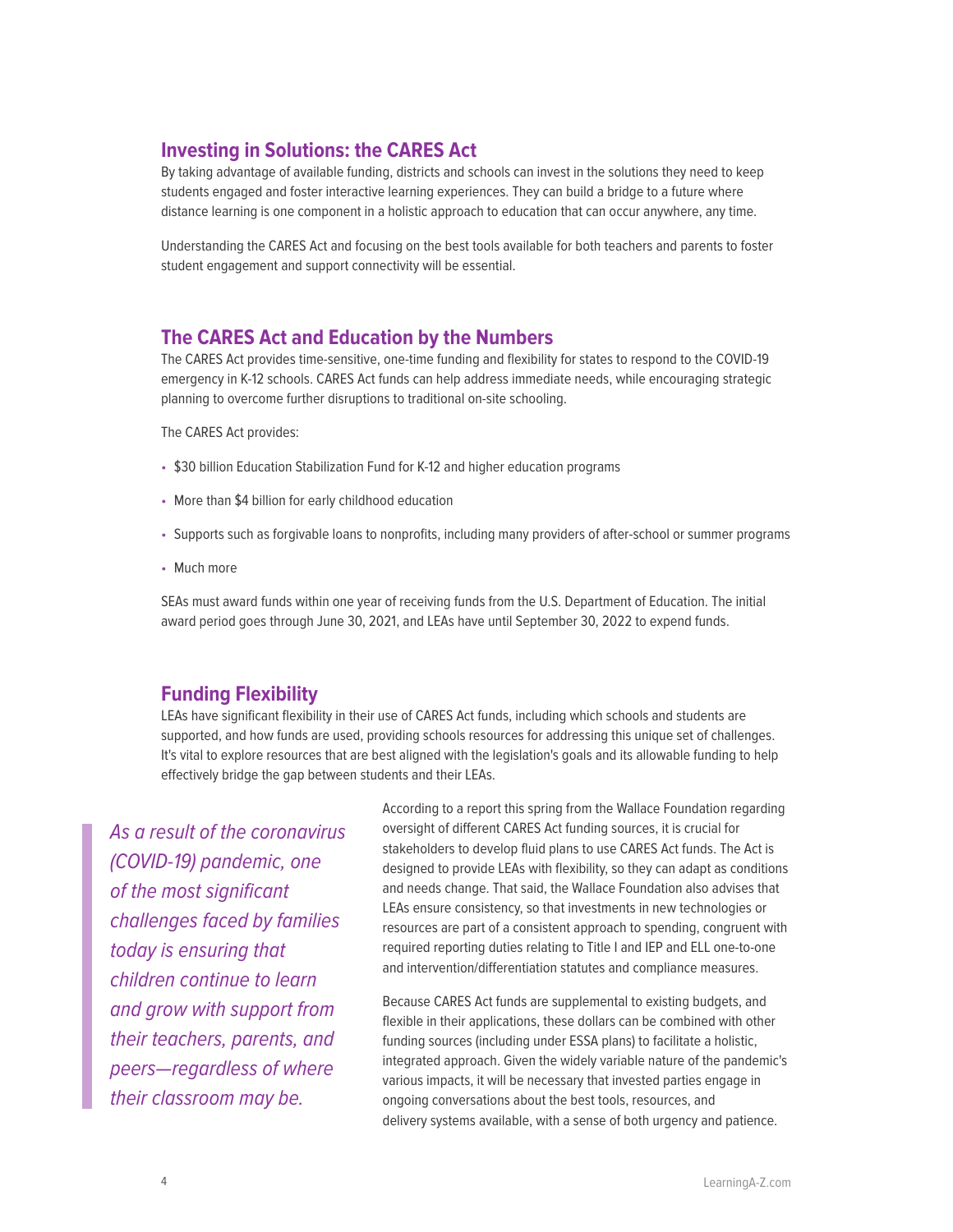#### **Helping At-Risk Populations**

How these funds can close equity gaps in remote learning is the Act's primary focus. School, district, and state leaders should, to the best of their ability, evaluate the likely impact of the crisis on children's social-emotional and academic development, and on the education system as a whole, and make plans to utilize these dollars in targeted ways, with special emphasis on students most at risk, including economically disadvantaged and special needs students.

Critically, these dollars have been allocated to provide immediate support so LEAs can act quickly, and are meant to be available over time as the result of careful and considered planning.

#### **Three Funding Sources**

The CARES Act offers funds and grants related to elementary education:

- **1. The Elementary and Secondary School Emergency Relief Fund (ESSER Fund)**, better known today as ESSA, the Every Student Succeeds Act, sets aside \$13.2 billion to be awarded to State educational agencies (SEAs) for the purpose of providing local educational agencies (LEAs), including charter schools that are LEAs, with emergency relief funds to address the impact that COVID-19 has had, and continues to have, on elementary and secondary schools across the nation:
	- States will receive this funding based on the number of students in poverty in the same manner as funding is provided under Title I, Part A.
	- States must allocate 90 percent of that funding to districts, including charter schools, based on Title I, Part A.
	- Districts have flexibility on how to target the funds they receive, including how and which schools are funded.
	- States have flexibility on how to target the 10 percent of funding they retain. One way to think about this funding is that it equates to about 80 percent of the most recent year's Title I, Part A, funding.
- **2. Governor's Emergency Education Relief Fund (GEER Fund)**. This fund provides \$3 billion for grants to states based on a formula stipulated in the legislation:
	- (1) 60% on the basis of the State's relative population of individuals aged 5 through 24.
	- (2) 40% on the basis of the State's relative number of children counted under section 1124(c) of the Elementary and Secondary Education Act of 1965 (ESEA):
		- States will receive funds based on a combination of both school-age population and rates of poverty.
		- Governors have wide discretion over use of these funds to support K-12 or higher education.
- **3. The Education Stabilization Fund-Rethink K12 Education Models Grants** (housed within the Education Stabilization Fund Discretionary Grant) provides support to State educational agencies (SEAs) in states with the highest coronavirus burden to address specific educational needs of students, their parents, and teachers in public and non-public elementary and secondary schools in accordance with section 18001(a)(3) of the CARES Act.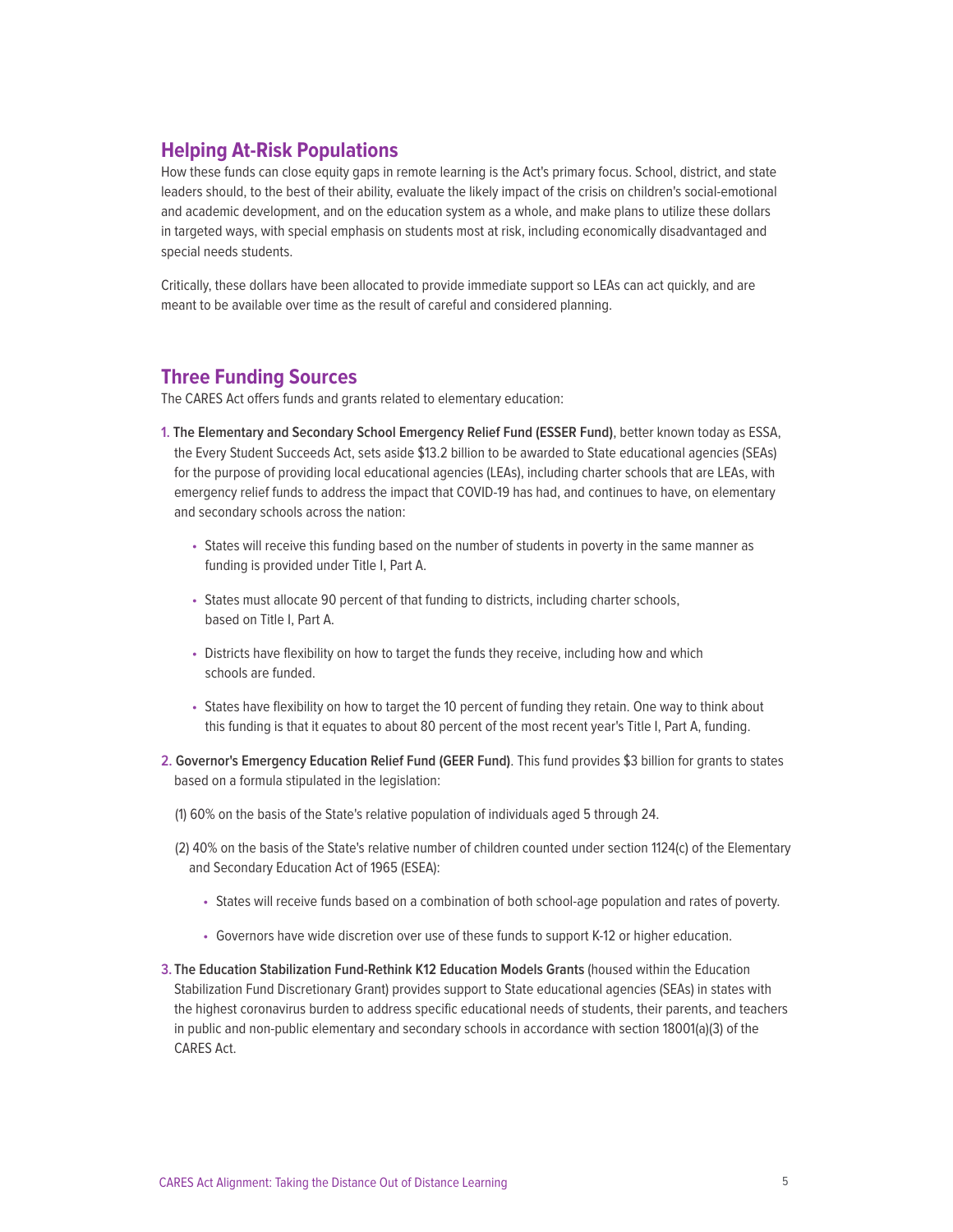#### **Other Options: Funding Flexibility**

Schools can also repurpose existing funds to meet unexpected needs resulting from COVID-19:

- Request a waiver on the 15% carryover limitation for Title I, Part A.
- Obtain an extension on availability for the prior fiscal year's funds.
- Receive a waiver of the needs assessment, content-specific spending requirements, and spending restrictions on technology infrastructure under Title IV, Part A.
- Request a waiver of the definition of "professional development" in order to prevent limitations on the ability to quickly train school leaders and teachers on topics like effective distance learning techniques.

Local districts receive additional flexibility on certain ESEA provisions. The bill allows districts to request waivers to carry over more than 15% of their Title I allotment beyond the current fiscal year and to allow any school receiving Title I funds to operate under a school-wide program.

Under the school-wide approach, Title I dollars can be consolidated with state and local dollars to upgrade a school's entire education program. The CARES Act also authorizes waivers that allow local districts increased flexibility on the use of Title IV-A funds, including lifting the limit that no more than 15% of Title IV-A funds can be used to purchase technology infrastructure.

While ESSER (ESSA) allocations are calculated using the Title I formula, these funds may be used for any allowable activities under ESSER and are not subject to Title I requirements. In general, LEAs can use ESSER funds for activities authorized by ESEA, IDEA, the Adult Education and Family Literacy Act, the Perkins CTE Act, or the McKinney-Vento Homeless Assistance Act.

Examples of allowable activities under this formula include:

- coordination with public health
- purchasing educational technology
- planning for long-term closures
- training and supplies for sanitation
- mental health support
- summer school and after school programs
- funds for principals to address local needs
- other activities to continue school operations/ employment of existing staff

#### **More Options, Greater Flexibility**

Additional types of regulatory flexibility that the CARES Act may grant to states:

- Permission to retain all remaining Title I funds from this year for the next year (2020 2021) and the removal of any caps on the amount of funds that can be carried over
- Conducting specific needs assessment requirements tied to ESSA Title I funding
- Loosening other ESSA state plan requirements
- Removing any limits or caps on the use of ESSA Title IV, Part A block grant funds on education technology (currently, there is a cap on the amount that can be used for education technology, compared to other purposes, such as a well-rounded education and/or safe and healthy schools)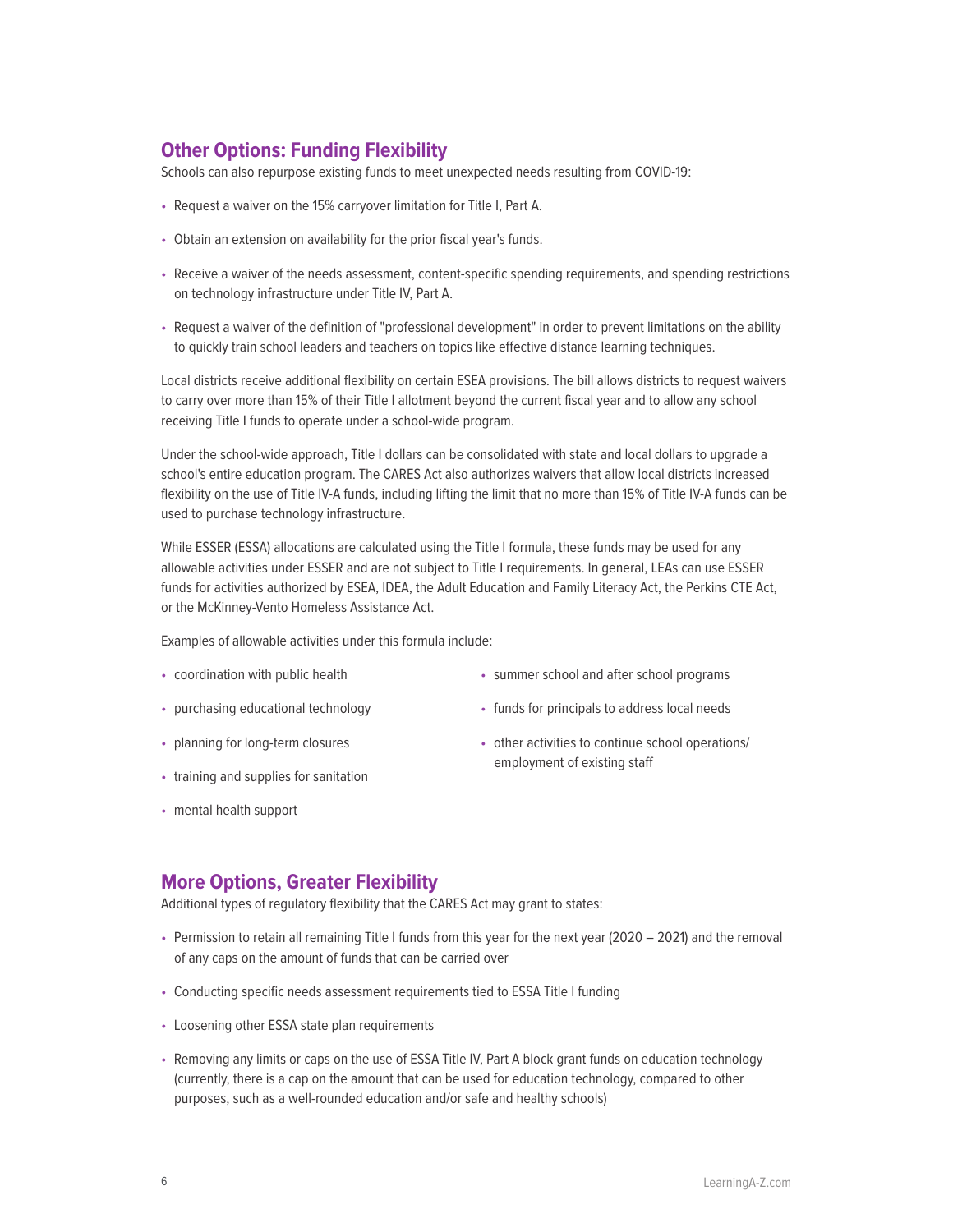#### **CARES Act Funding Scenarios: Guidance on Usage of Funds**

The CARES Act lists 12 allowable uses of the \$13.2 billion in the package's K-12 relief fund. The specific language within the Act that defines those scenarios is shown below. The highlighted scenarios below are directly related to the **use of digital curriculum resources** to meet student needs, including those from Learning A-Z.

- **1.** Any activity authorized by the ESEA of 1965, including: the Native Hawaiian Education Act; the Alaska Native Educational Equity, Support, and Assistance Act; the Individuals with Disabilities Education Act; the Adult Education and Family Literacy Act; the Carl D. Perkins Career and Technical Education Act of 2006; or subtitle B of title VII of the McKinney-Vento Homeless Assistance Act
- **2.** Coordination of preparedness and response efforts of local educational agencies with State, local, Tribal, and territorial public health departments, and other relevant agencies, to improve coordinated responses among such entities to prevent, prepare for, and respond to coronavirus
- 3. Providing principals and other school leaders with the resources necessary to address the needs of their individual schools
- 4. Activities to address outreach, service delivery, and the unique needs of: low-income children or students; 4. children with disabilities; English language learners; racial and ethnic minorities; students experiencing homelessness; and foster care youth
- **5.** Developing and implementing procedures and systems to improve the preparedness and response efforts of local educational agencies
- **6.** Training and professional development for staff of the local educational agency on sanitation and minimizing the spread of infectious diseases

To make the most of CARES Act dollars, LEAs must identify and invest in literacy-focused resources, thoughtfully designed in accordance with research-based best practices, and leveled to meet the needs of all students.

- **7.** Purchasing supplies to sanitize and clean LEA facilities and buildings
- **8.** Planning for and coordinating during long-term closures, including: how to provide meals to eligible students; how to provide technology for online learning to all students; how to provide guidance for carrying out requirements under IDEA; and how to ensure other educational services can continue to be provided consistent with all Federal, State, and local requirements
- 9. Purchasing educational technology (including hardware, software, 9. and connectivity) for students who are served by the local educational agency that aids in regular and substantive educational interaction between students and their classroom instructors, including low-income students and students with disabilities, which may include assistive technology or adaptive equipment

**10.** Providing mental health services and supports

11. Planning and implementing activities related to summer learning and supplemental after-school programs, 11. including providing classroom instruction or online learning during the summer months and addressing the needs of low-income students, students with disabilities, English language learners, migrant students, students experiencing homelessness, and children in foster care

12. Other activities that are necessary to maintain the operation of and continuity of services in local 12. educational agencies and continuing to employ existing staff of the local educational agency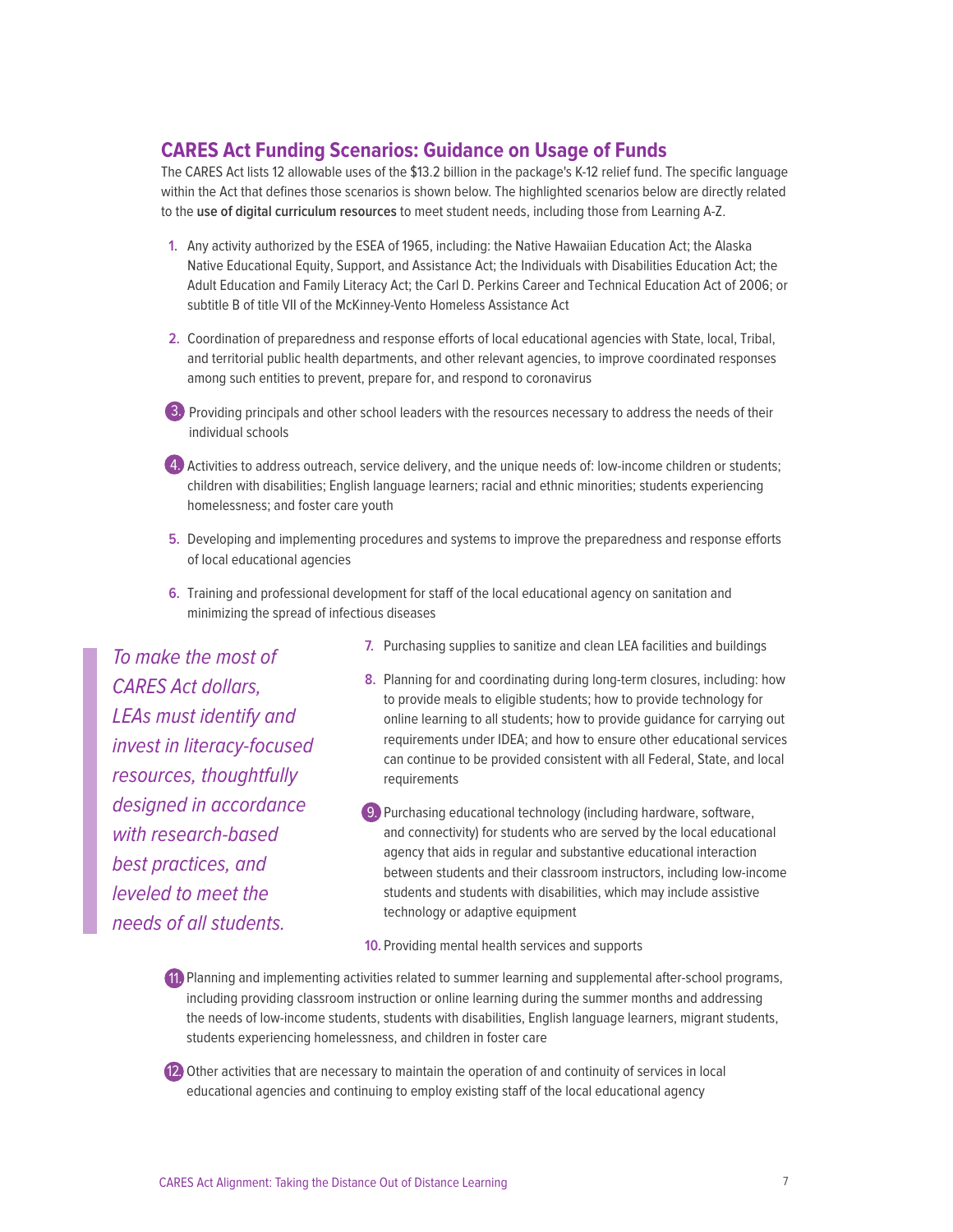#### **Focus on Distance Learning and Literacy: Things to Consider**

To make the most of CARES Act dollars, LEAs must identify and invest in literacy-focused resources, thoughtfully designed in accordance with research-based best-practices, and leveled to meet the needs of all students.

Here are some factors to consider when evaluating such resources:

**1.** Educators should look for and evaluate **research-based solutions** that:

- Are proven to be effective for personalizing instruction, strengthening literacy skills, and boosting test scores,
- Help make teaching more effective and instill the skills students need to succeed
- Rely on research-based best practices, along with input from active and former teachers to ensure quality and effectiveness
- Help create an engaging learning environment that fosters creativity and student growth; expanding literacy beyond reading and writing to include the modern-day skills students require to become college- and career-ready.
- Are consistently award-winning and recognized by third-party education organizations and educators as effective

Our goal has been to assist you in meeting the needs of our nation's children by highlighting new funding opportunities, with guidance on solutions that can support students in any environment and maximize the impact of investments in resources that support current and ongoing needs.

- **2.** Educators should prioritize solutions that offer **digital deliverability** for remote and classroom use and include:
	- An extensive collection of multilevel literacy-focused resources that can be delivered entirely online or within a classroom environment, in a way that makes it easy for teachers to find exactly what they need quickly
	- Access to a deep catalog of differentiated books and lessons, and corresponding supporting materials such as worksheets, and lesson plans, assessments
- **3.**Educators should prioritize **meaningful practice** opportunities and resources that can support remote and classroom learning, including:
	- Access to various resources and tools in multiple formats that allow students to practice and refine a broad range of skills anytime, anywhere
	- A blend of traditional instruction with contemporary philosophies and technology-enhanced resources to ensure students receive the meaningful practice they require to strengthen their literacy and learning skills every day